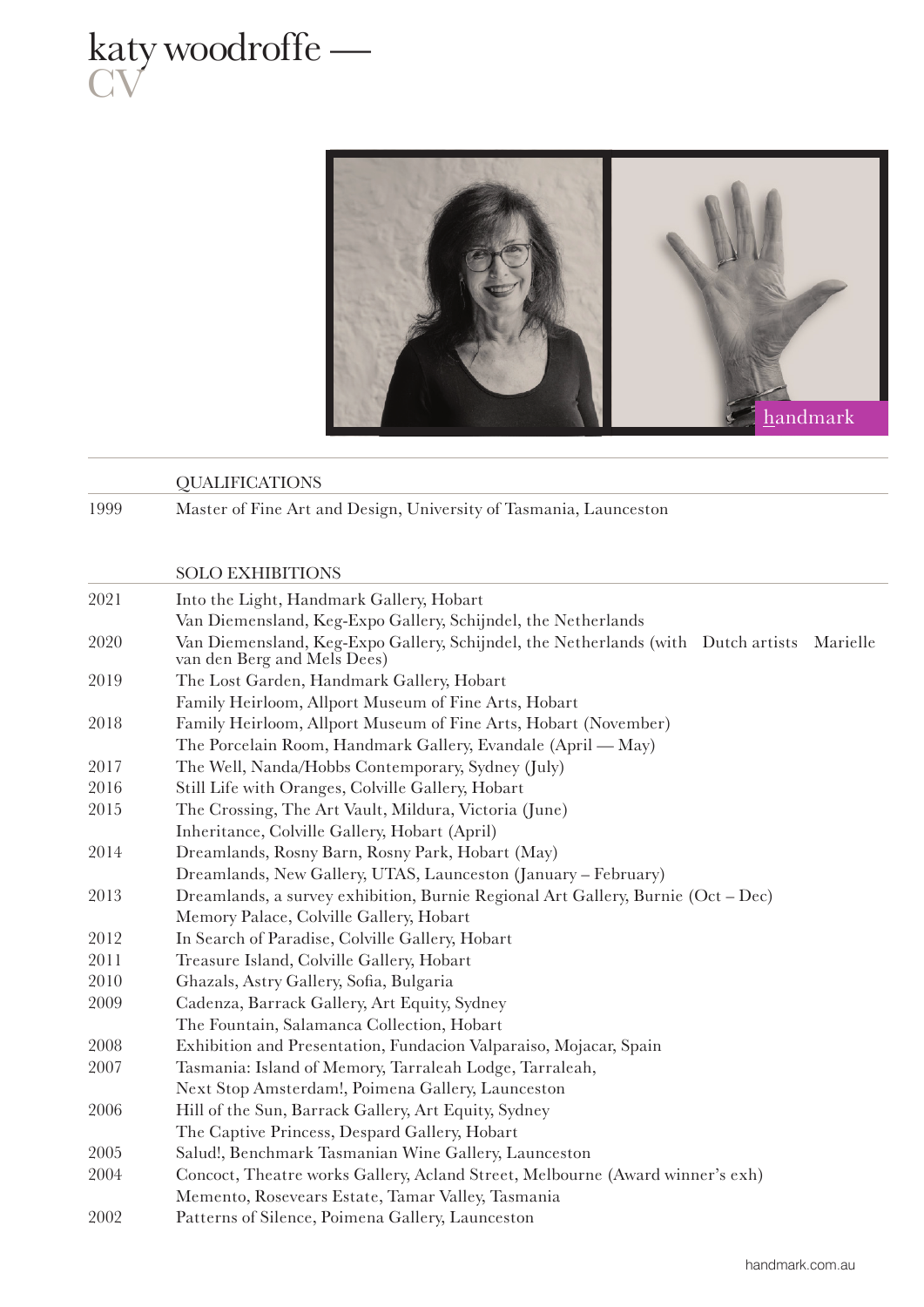## 2001 Paris Exposition, Cite Internationale des Arts, Paris 1999 No, Mother, Do Not Weep, Nisart Gallery, Launceston

SELECTED GROUP EXHIBITIONS

| 2021 | Poimena@20, Poimena Gallery, Launceston                                          |               |
|------|----------------------------------------------------------------------------------|---------------|
|      | Landscape Exhibition, Handmark Gallery, Hobart                                   |               |
|      | Burnie Print Prize, Burnie Regional Art Gallery, Burnie                          |               |
|      | Celebrating our Landscape exhibition, Clarendon Arms Hotel, Evandale             |               |
|      | 9 by 5, Nanda\Hobbs Gallery, Sydney                                              |               |
|      | Summer Salon, Handmark Gallery, Hobart                                           |               |
|      | Tidal 20 - the City of Devonport National Art Award, Devonport Regional          | Gallery       |
| 2020 | Christmas PopUP, Clarendon Arms, Handmark Gallery, Evandale                      |               |
|      | Tidal 20 - the City of Devonport National Art Award, Devonport Regional          | Gallery       |
|      | From me to you, CAT Members' Exhibition, Contemporary Art Tasmania,              | Hobart        |
|      | Spring Salon at the Clarendon Arms, Handmark Gallery, Evandale                   |               |
|      | Swan Hill Print and Drawing Awards, Swan Hill Regional Gallery, Victoria         |               |
|      | Summer 2020, Saffron Walden Gallery, England                                     |               |
|      | Works on Paper Exhibition, Handmark Gallery, Hobart                              |               |
|      | Women's Art Prize Tasmania, Burnie and Hobart                                    |               |
|      | Landscape Exhibition, Handmark Gallery, Hobart                                   |               |
|      | Still Life Exhibition, Handmark Gallery, Hobart                                  |               |
|      | Memories: an artistic and scientific exploration, Academy Gallery, UTAS,         | Launceston    |
|      | Landscape Exhibition, Handmark Gallery, Evandale                                 |               |
|      | Women's Art Prize Tasmania, Academy Gallery, Burnie and Hobart                   |               |
| 2019 | Summer Salon, Handmark Gallery, Hobart and Evandale                              |               |
|      | Contemporary Art Tasmania Members' Exhibition, Contemporary Art Tasmania, Hobart |               |
|      | Works on Paper Exhibition, Handmark Gallery, Hobart                              |               |
|      | The Maatsuyker Collection, Long Gallery, Salamanca Art Centre, Hobart            |               |
|      | Spring Collection, Nanda\Hobbs Gallery, Sydney                                   |               |
|      | Still Life Exhibition, Handmark Gallery, Evandale                                |               |
|      | Reclaiming Spaces, Hunter Island Press exhibition, Long Gallery, Hobart          |               |
|      | Landscape Exhibition, Handmark Gallery, Hobart                                   |               |
|      | Bay of Fires Art Prize, Tidal Waters, St Helens                                  |               |
|      | Vincent Prize, Duckrabbit Gallery, Sydney                                        |               |
|      | Women's Art Prize Tasmania, Academy Gallery, Launceston (March - April),         | Makers Space, |
|      | Burnie (April - May), Rosny Barn, Hobart (July - August)                         |               |
|      | Megalo International Print Prize, Canberra                                       |               |
|      | Burnie Print Prize, Burnie Regional Art Gallery, Burnie                          |               |
|      | Alphabet Soup, Clarence Art Collection, Rosny Farm, Hobart                       |               |
| 2018 | 'Affordable' Exhibition, Handmark Gallery, Hobart                                |               |
|      | Landscape Exhibition, Handmark Gallery, Hobart                                   |               |
|      | Still Life Exhibition, Handmark Gallery, Hobart                                  |               |
|      | Summer Exhibition, Handmark Gallery, Evandale, Tasmania                          |               |
| 2017 | Eskleigh Winners' Exhibition, Queen Victoria Museum and Art Gallery, Launceston  |               |
|      | Gippsland Print Award, Gippsland Art Gallery, Victoria                           |               |
|      | Bay of Fire Art Prize, Tidal Waters, St. Helens                                  |               |
|      | Unique State, Hunter Island Press, Moonah Arts Centre, Hobart                    |               |
|      | Wrest Point Art Award, Wrest Point, Hobart                                       |               |
|      | Art To Care Art To Wear, Design Centre, Launceston                               |               |
|      | Muswellbrook Art Prize, Muswellbrook Regional Art Centre, Muswellbrook NSW       |               |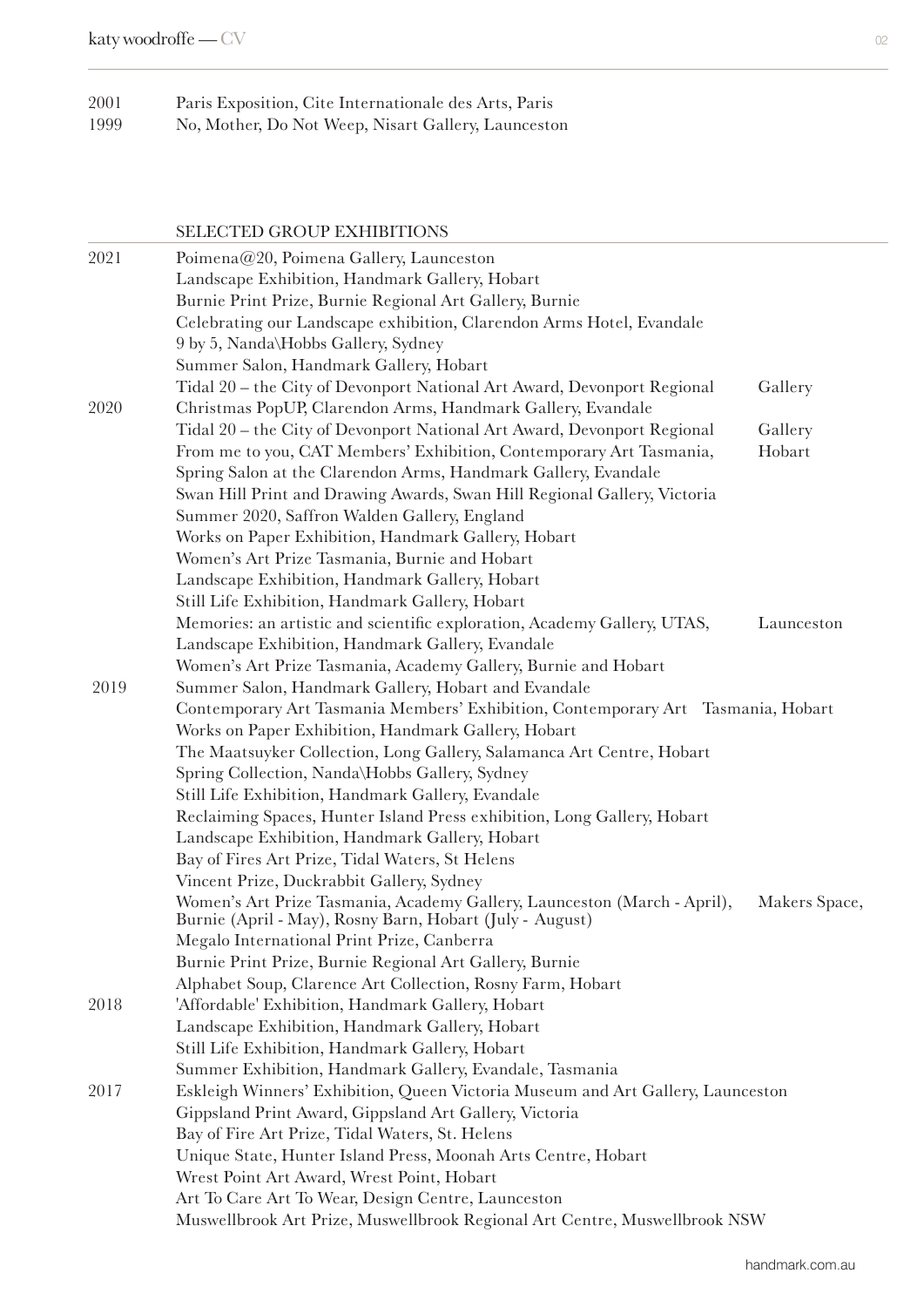| 2016 | Burnie Print Prize, Burnie Regional Art Gallery, Burnie<br>Contemporary Art Tasmania Members' Exh., Contemporary Art Tasmania, Hobart<br>Colville Gallery Annual Artists' Exhibition, Colville Gallery, Hobart<br>TasArt Exhibition, Burnie Regional Gallery, Burnie<br>Sulman Prize, Art Gallery of NSW, Sydney<br>Blake Prize, Casula Powerhouse Arts Centre, Liverpool, NSW<br>Wrest Point Art Award, Boardwalk Gallery, Wrest Point, Hobart<br>Adelaide Festival Centre Exhibition (from Whyalla Art Prize) Adelaide SA                                                                                                                                                                                                                                                                                                                                                                                                                                                                                                                                                                                                                                                    |
|------|--------------------------------------------------------------------------------------------------------------------------------------------------------------------------------------------------------------------------------------------------------------------------------------------------------------------------------------------------------------------------------------------------------------------------------------------------------------------------------------------------------------------------------------------------------------------------------------------------------------------------------------------------------------------------------------------------------------------------------------------------------------------------------------------------------------------------------------------------------------------------------------------------------------------------------------------------------------------------------------------------------------------------------------------------------------------------------------------------------------------------------------------------------------------------------|
| 2015 | Colville Gallery Annual Artists' Exhibition, Colville Gallery, Hobart<br>Contemporary Art Tasmania Members' Exhibition, Contemporary Art Tasmania, Hobart<br>Gippsland Print Award, Gippsland Art Gallery, Gippsland, Victoria<br>TasArt Exhibition, Burnie Regional Gallery, Burnie<br>City of Whyalla Art Prize, Whyalla, South Australia<br>Sydney Contemporary Art Fair, Art Vault, Carriageworks, Sydney<br>Half Way Hang, Maatsuyker Collection Exhibition, Moonah Arts Centre, Hobart<br>Brave New World, Nanda Hobbs Contemporary Launch Exhibition, Sydney<br>Lethbridge 10000 Art Award, Lethbridge Gallery, Brisbane<br>Bay of Fires Art Prize, Tidal Waters, St Helens<br>Addenbrooke's Arts Trust Exhibition, Cambridge, England<br>Glover Prize Finalists Exhibition, Falls Pavilion, Evandale<br>Wrest Point Art Award, Boardwalk Gallery, Wrest Point, Hobart<br>"Art for the Oceans", Sea Shepherd Exhibition, Battery Point Hall, Hobart                                                                                                                                                                                                                     |
| 2014 | Colville Gallery AnnualArtists' Exhibition, Colville Gallery, Hobart<br>Contemporary Art Tasmania Members' Exhibition, Contemporary Art Tasmania, Hobart<br>Dubai Art Fair, Monda Gallery, Dubai, UAE<br>Asia Contemporary Art fair, Retrospect Galleries, Hong Kong<br>Stockholm Affordable Art Fair, Retrospect Galleries, Stockholm<br>Amsterdam Affordable Art Fair, Retrospect Galleries, Amsterdam<br>Hamburg Affordable Art Fair, Retrospect Galleries, Hamburg<br>Singapore Affordable Art Fair, Retrospect Galleries, Singapore<br>Indian Summer Exhibition, Saffron Walden Gallery, England<br>Henry Jones Art Hotel Ten Year Anniversary Exhibition, Hobart<br>TasArt Exhibition, Burnie Regional Gallery, Burnie<br>Art of Connectivity, 2014 Marketing Summit, Australia Council, Bahai Centre, Hobart<br>Summer Group Exhibition, Saffron Walden Gallery, England<br>Bay of Fires Art Prize, Tidal Waters, St Helens<br>Singapore Affordable Art Fair, Retrospect Galleries, Singapore<br>Asia Contemporary Art Show, Retrospect Galleries, Hong Kong<br>Connections, Space Gallery, Launceston<br>Wrest Point Art Award, Boardwalk Gallery, Wrest Point, Hobart |
| 2014 | SELECTED CURATED EXHIBITIONS<br>continued<br>34th Cadaques Miniprint International, Taller Galerie, Cadaques, Spain<br>Wingfield Barns, Wingfield, Suffolk, England<br>Fundacio Tharrats d'Art Grafic, Pineda de Mar, Barcelona, Spain<br>Gallery "L'Etang d'Art", Bages, France<br>13th Lessedra World Art Print Annual, Lessedra Gallery, Sofia, Bulgaria<br>Spring Exhibition, Saffron Walden Gallery, England<br>Hong Kong Affordable Art Fair, Retrospect Galleries, Hong Kong<br>Battersea Affordable Art Fair, Retrospect Galleries, London, UK<br>Milan Affordable Art Fair, Retrospect Galleries, Milan, Italy                                                                                                                                                                                                                                                                                                                                                                                                                                                                                                                                                        |

Brussels Affordable Art Fair, Retrospect Galleries, Brussels, Belgium

Singapore Affordable Art Fair, Retrospect Galleries, Singapore

handmark.com.au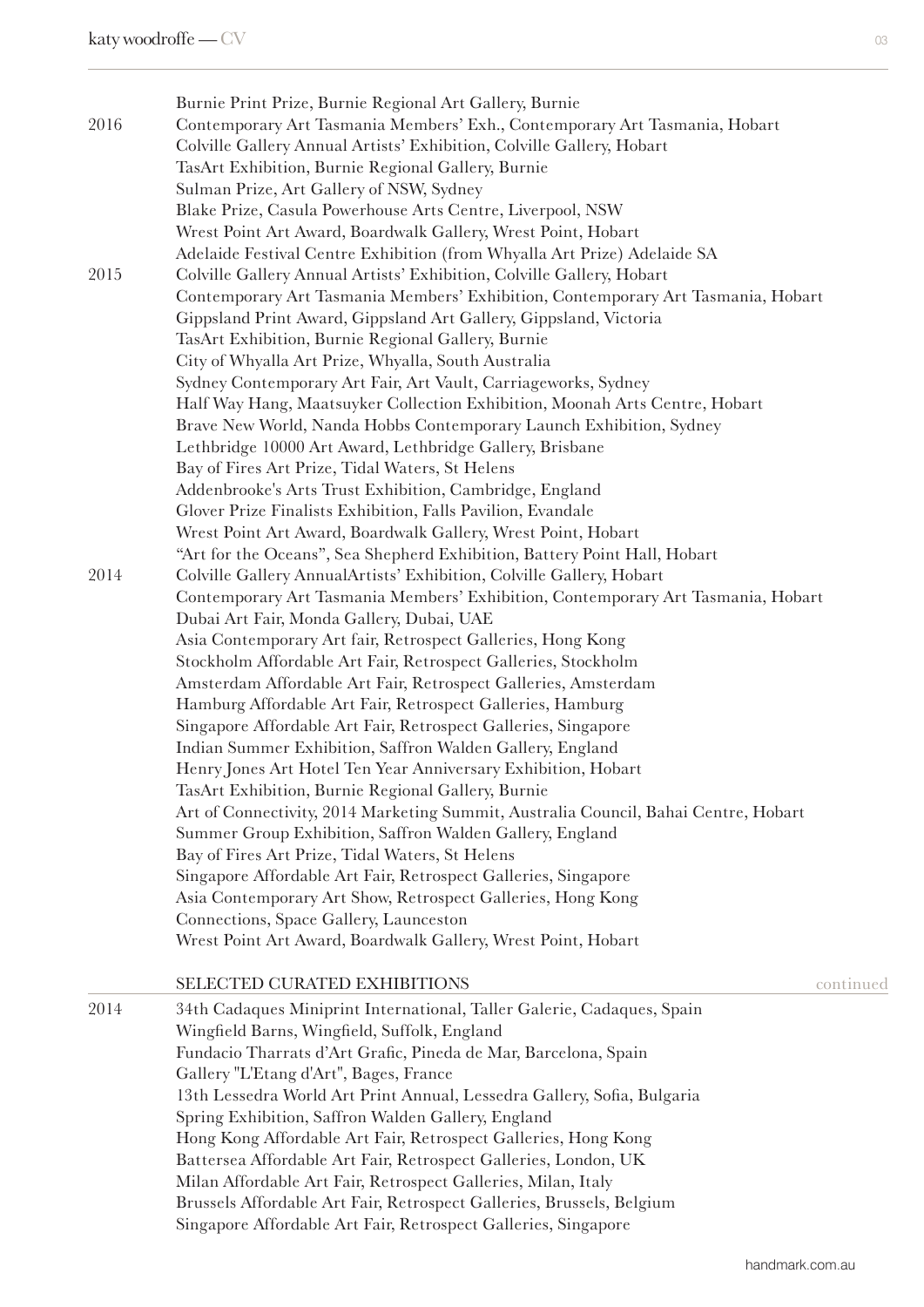|      | <b>SELECTED CURATED EXHIBITIONS</b>                                                                          | continued |
|------|--------------------------------------------------------------------------------------------------------------|-----------|
| 2012 | International Triennial of Graphic Art, Bitola, Macedonia                                                    |           |
|      | Gala Fund raising Auction, Sawtooth ARI, Launceston                                                          |           |
|      | 32nd Cadaques Miniprint International, Taller Galerie, Cadaques, Spain                                       |           |
|      | Wingfield Barns, Wingfield, Suffolk, England                                                                 |           |
|      | Fundacio Tharrats d'Art Grafic, Pineda de Mar, Barcelona, Spain                                              |           |
|      | Gallery "L'Etang d'Art", Bages, FranceSpring Exhibition, Saffron Walden Gallery, England                     |           |
|      | Lethbridge Gallery Small Scale Art Award, Online Exhibition, Qld                                             |           |
|      | Scope Galleries Art Award, Scope Gallery, Vic                                                                |           |
|      | 11th Lessedra World Art Print Annual, Lessedra Gallery, Sofia, Bulgaria                                      |           |
|      | Wrest Point Art Awards, Boardwalk Gallery, Wrest Point, Hobart                                               |           |
|      | Connections Exhibition, Space Gallery, Launceston                                                            |           |
|      | Budapest Exhibition, Pen Club Gallery, Hungarian Multicultural Centre                                        |           |
|      | Mini Print International - Asia Pacific Finalists' Exh, No Vacancy Gallery, Melbourne                        |           |
|      | Shy Rabbit Print International, Colorado, USA www.shyrabbit.com/print3online.html                            |           |
| 2011 | Colville Gallery Artists' Exhibition, Colville Gallery, Hobart                                               |           |
|      | Light, Space and Time Online Gallery Exhibition, December 2011                                               |           |
|      | 18th Birthday Exhibition, CAST Gallery, Hobart                                                               |           |
|      | "Rituals, Relics and Icons", ANCA Gallery, Canberra                                                          |           |
|      | City of Whyalla Art Prize, Middleback Theatre, Whyalla, South Australia                                      |           |
|      | Nora Heysen Centenary Art Prize, Hahndorf Academy, South Australia                                           |           |
|      | Colville Gallery: The Tasmanian Landscape, Space Gallery, Launceston                                         |           |
|      | "The Art of Christmas", Long Gallery, Salamanca, Hobart                                                      |           |
|      | "Illuminations Exhibition', Princes Wharf 1, Salamanca, Hobart<br>"Little Hill", Poimena Gallery, Launceston |           |
|      | Flanagan Art Prize, St Patrick's College, Ballarat, Victoria                                                 |           |
|      | Skopelos Foundation Group Exhibition, Orpheus Cinema, Skopelos Island, Greece                                |           |
|      | "Twelve", Made. Creative Space, Toowoomba, Queensland                                                        |           |
|      | A4 Contemporary Print Exhibition, Arts Centre, Falmouth, Cornwall, UK                                        |           |
|      | BSG Small Works Exhibition, Brunswick Street Gallery, Melbourne                                              |           |
|      | Melbourne Art Fair (Colville Gallery), Exhibition Building, Melbourne                                        |           |
|      | Prometheus Visual Arts Award Exhibition, Merrimac, Queensland                                                |           |
|      | "Impressed", Hunter Island Press, Rosny Schoolhouse Gallery, Hobart                                          |           |
|      | CPM National Print Awards, Tweed River Gallery, NSW                                                          |           |
|      | "10th Lessedra World Art Print Annual", Lessedra Gallery, Sofia, Bulgaria                                    |           |
|      | "Think Tank", Academy Gallery, UTAS, Launceston                                                              |           |
|      | "artaid@tmag", Tasmanian Museum and Art Gallery, Hobart                                                      |           |
|      | "Tasmania 1:100,000 Mapping the Island" Burnie Art Gallery, Burnie                                           |           |
| 2010 | Annual Group Exhibition, Colville Gallery, Hobart                                                            |           |
|      | "The Art of Christmas 2010", Menzies Institute, Long Gallery, Hobart                                         |           |
|      | Weekend Australian Sydney Art Fair (Art Equity), Sydney                                                      |           |
|      | "Pairings", collaboration with poet Ivy Alvarez, Poimena Gallery, Launceston                                 |           |
|      | "Souvenirs", Plimsoll Gallery, University of Tasmania, Hobart                                                |           |
|      | Swan Hill Print and Drawing Acquisitive Awards, Swan Hill Regional Gallery, Victoria                         |           |
|      | Beyond the Chalk Board, Academy Gallery, UTAS, Launceston                                                    |           |
|      | Tasmanian Art Award, Eskleigh, Perth                                                                         |           |
|      | "Connections", s.p.a.c.e. Gallery, Launceston                                                                |           |
|      | Wrest Point Art Awards, Boardwalk Gallery, Hobart                                                            |           |
|      | Summer Exhibition, Salamanca Collection, Hobart                                                              |           |
|      |                                                                                                              |           |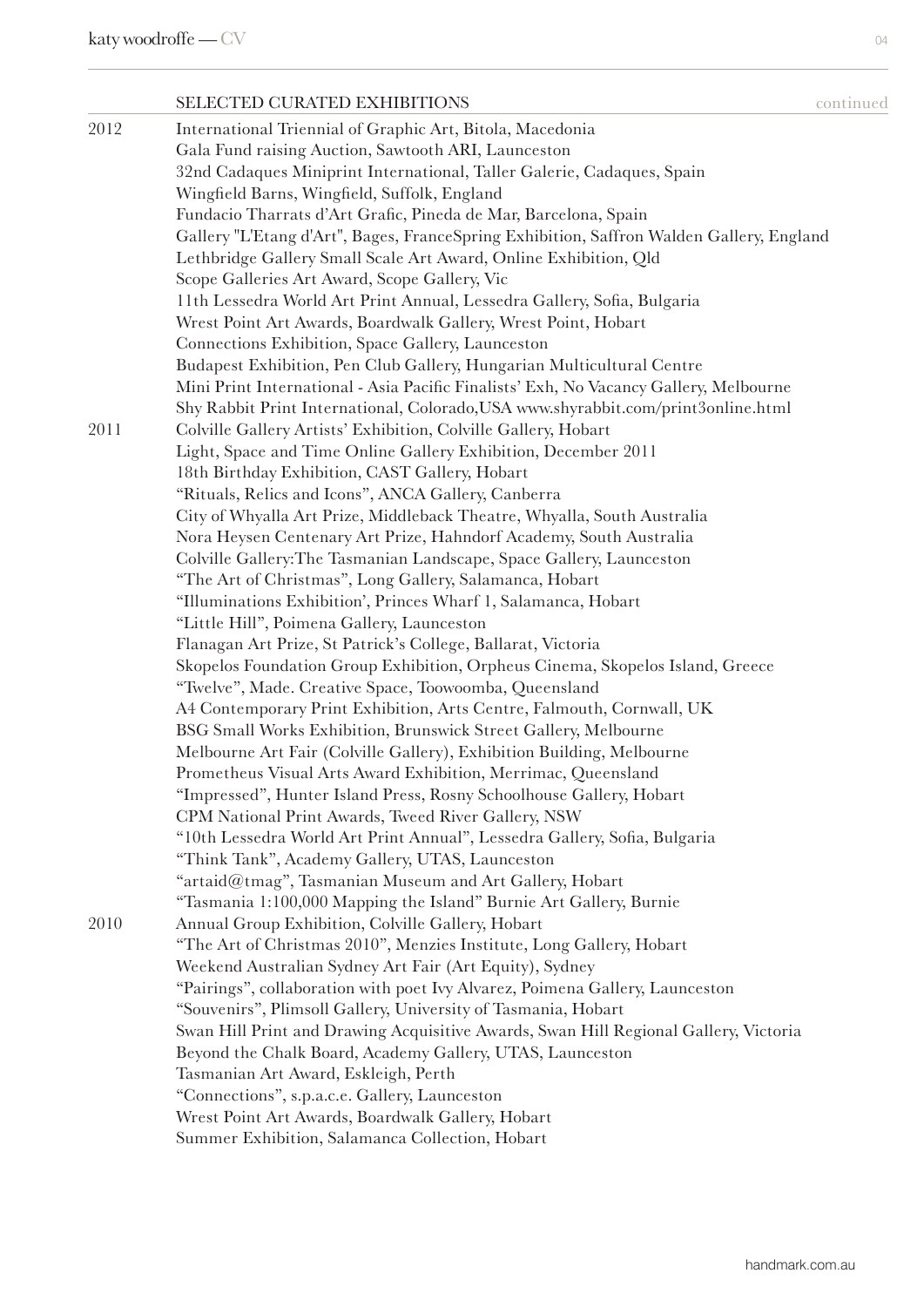|      | <b>AWARDS / SELECTIONS</b>                                                                                                                                        |
|------|-------------------------------------------------------------------------------------------------------------------------------------------------------------------|
| 2021 | Selected finalist, Burnie Print Prize, Burnie Regional Art Gallery, Burnie                                                                                        |
| 2020 | Selected finalist, Tidal 20 - the City of Devonport National Art Award, Devonport Regional<br>Gallery, Devonport                                                  |
|      | Selected finalist, Swan Hill Print and Drawing Awards, Swan Hill Regional<br>Gallery, Vic                                                                         |
|      | Selected finalist, Women's Art Prize Tasmania, Burnie and Hobart                                                                                                  |
|      | Participant / Sketch Book Project. Brooklyn Art Library, New York                                                                                                 |
| 2017 | Winner, Bay of Fires Art Prize, St Helens                                                                                                                         |
|      | Selected finalist Muswellbrook Art Prize, Muswellbrook, NSW                                                                                                       |
|      | Selected finalist, Burnie Print Prize, Burnie Regional Art Gallery, Burnie                                                                                        |
| 2016 | Selected finalist, Sulman Prize, Art Gallery of NSW, Sydney                                                                                                       |
| 2015 | Selected finalist, Blake Prize, Casula Powerhouse Arts Centre, Liverpool, NSW<br>Selected artist, Adelaide Festival Centre Exhibition (from Whyalla Art Prize)    |
|      | Selected finalist, City of Whyalla Art Prize, Whyalla, South Australia                                                                                            |
|      | Special commission, Mure's Upper Deck Restaurant, Hobart                                                                                                          |
|      | Selected finalist, Lethbridge 10000 Art Award, Lethbridge Gallery, Brisbane                                                                                       |
|      | Selected finalist, Bay of Fires Art Prize, Tidal Waters, St Helens                                                                                                |
|      | Selected finalist, John Glover Art Prize, Evandale                                                                                                                |
|      | Special presentation, Monda Gallery, Dubai Art Fair, Dubai                                                                                                        |
| 2014 | Special presentation, Katy Woodroffe, Saffron Walden Gallery, SaffronWalden, England                                                                              |
|      | International Winner of Special Prize, Lessedra World Print Art Awards, Bulgaria                                                                                  |
|      | Selected finalist, Bay of Fires Art Prize, Tidal Waters, St Helens                                                                                                |
|      | Selected finalist, 33rd Mini Print International of Cadaques, l'Etang d'Art, Bages, France                                                                        |
|      | Featured artist, Art Installation Suite, Henry Jones Art Hotel, Hobart                                                                                            |
| 2013 | Winner of the \$5000 City of Burnie Works on Paper Award, Regional Art Gallery, Burnie                                                                            |
|      | Selected international artist - limited edition prints, Monda Gallery, Dubai, UAE                                                                                 |
|      | Selected finalist, Hutchins Prize, Long Gallery, Hobart                                                                                                           |
|      | Selected finalist, 33 Mini Print Int of Cadaques, Taller Galeria Fort, Spain                                                                                      |
|      | Selected finalist, 33rd Mini Print International of Cadaques, l'Etang d'Art, Bages, France                                                                        |
|      | Selected finalist, Lethbridge 10000 Art Award, Lethbridge Gallery, Qld                                                                                            |
|      | Selected finalist, Bay of Fires Art Prize, Gallery Parnella, St. Helens                                                                                           |
|      | Winning artist, "Beholding Beauty", International Art Exhibition, Artrom Gallery, Rome                                                                            |
|      | Special featured artist, "Rhythm", Burnie Coastal Art Group, Burnie                                                                                               |
|      | Winners' Exhibition, 20th Anniversary Tasmanian Art Award, Eskleigh, Perth                                                                                        |
|      | Selected finalist, Burnie Print Prize, Burnie Regional Art Gallery, Burnie                                                                                        |
| 2012 | Winner \$12000 Major Award Tasart Exhibition, Regional Art Gallery, Burnie                                                                                        |
|      | Winner of Special Recognition Award, 14th Annual Painting, Drawing, Photography and<br>Print International Art Exhibition, Upstream People<br>Gallery, Omaha, USA |
|      | Selected finalist, International Triennial of Graphic Art, Bitola, Macedonia                                                                                      |
|      | Selected finalist, Tidal: City of Devonport Art Award, Devonport Gallery,<br>Devonport                                                                            |
|      | Selected finalist, 32nd Cadaques Miniprint International, Taller Galerie, Cadaques, Spain                                                                         |
|      | Featured artist, Beholding Beauty International Art Competition, Artrom, Rome, Italy                                                                              |
|      | Selected online finalist, Lethbridge Gallery Small Scale Art Award, Qld                                                                                           |
|      | Selected finalist, Scope Galleries Art Award, Scope Gallery, Vic                                                                                                  |
|      | Selected artist, Budapest Exhibition, Pen Club Gallery, Hungarian Multicultural Centre                                                                            |
|      | Selected finalist, 11th Lessedra World Art Print Annual, Lessedra Gallery, Sofia, Bulgaria                                                                        |
|      | Selected finalist, Mini Print International - Asia Pacific, Melbourne, Sydney, Hong Kong                                                                          |
|      | Selected finalist, Shy Rabbit Print Int 3, Shy Rabbit Contemporary Arts, USA                                                                                      |
|      | www.shyrabbit.com/print3online.html                                                                                                                               |
| 2011 | Selected finalist, Mini Print International - Asia Pacific, Melbourne, Sydney, Hong Kong                                                                          |
|      | Special Recognition Award, Light, Space and Time Online Gallery, December 2011                                                                                    |
|      | Selected artist, "Rituals, Relics and Icons", ANCA Gallery, Canberra                                                                                              |